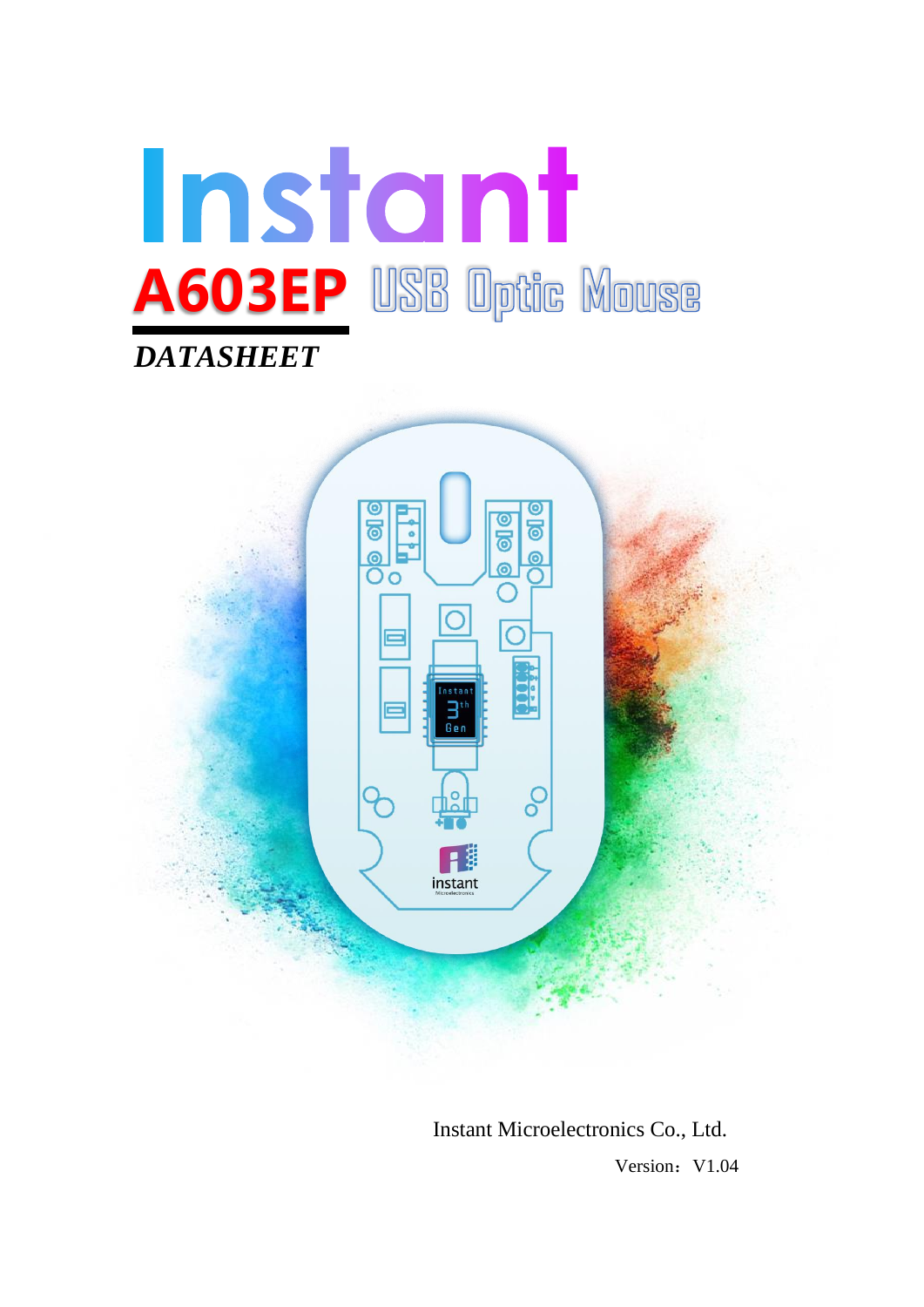# **Table of contents**

| 7.2 Recommend Operating Conditions 57.3 DC Electrical Characteristic (VDD =   |  |
|-------------------------------------------------------------------------------|--|
|                                                                               |  |
| 7.4 AC Electrical Characteristic (VDD = 5.0V, Temperature = $25^{\circ}$ C) 6 |  |
|                                                                               |  |
|                                                                               |  |
|                                                                               |  |
|                                                                               |  |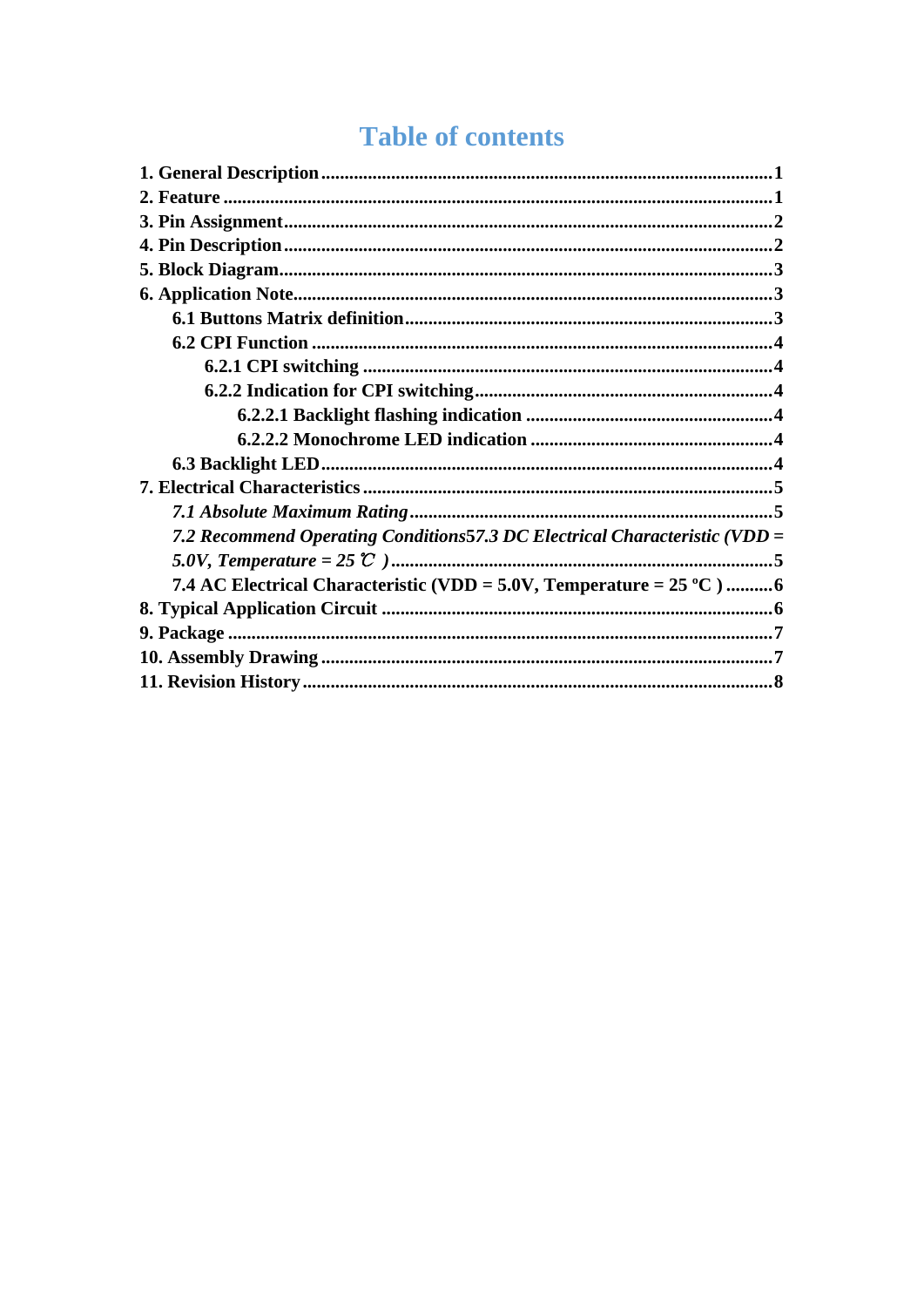



### <span id="page-2-0"></span>**1. General Description**

A603EP is a single chip CMOS process optical mouse sensor. This chip solution is used to implement a non-mechanical tracking engine for USB computer mouse.

A603EP is based on algorithm which provides X/Y movement data by measuring changes of sequential surface images. It supports standard five mouse buttons  $(L, M, R, 4<sup>th</sup>, 5<sup>th</sup>)$  and also three extra buttons for advanced functions. A603EP supports 4-level CPI resolution.

A603EP supports 7 colors in backlight application and Monochromatic Constantly Bright Backlight application. And the backlight LEDs can be turn on/off by the related buttons.

A603EP is in a 12-pin optical DIP package. It has a built-in LED driver and internal oscillator to minimize the external components.

### <span id="page-2-1"></span>**2. Feature**

- ⚫ Optical Navigation Technology, Max FPS 4000, Max acceleration 10g, Max moving speed 40inch/s.
- ⚫ Compliant with USB2.0 and USB HID Specification V1.1.
- ⚫ Supports Winxp/Win2003/Win2008/Vista/Win7/Win8/Win10/Linux system, MAC OS, and Android system
- ⚫ 5V Power Supply
- ⚫ Internal crystal-less oscillator and on-chip LED Driver
- Supports 8 buttons : L、M、R、4<sup>th</sup>、5<sup>th</sup>、CPI(/CPI-) 、LED\_On\_Off(/CPI+)、Fire
- Supports 2 CPI Modes : CPI Loop mode and CPI $\pm$ mode
- $\bullet$  Supports X/Y/Z three axis
- ⚫ Supports 4-level resolutions: 1200(default)/1800/2400/3600
- ⚫ Supports 4-level brightness of CPI\_LED to indicate 4-level resolutions
- ⚫ Supports 7-color LED ( with LED driver to control its color change) which breathes with 7 colors in cyclic change
- ⚫ Supports ordinary monochrome LED
- $\bullet$  Long press CPI(/CPI-) key or  $4<sup>th</sup>$ (or  $5<sup>th</sup>$ )+CPI(/CPI-) combination key to turn on/off backlight LEDs, Short press the LED\_on\_off button can also turn on/off backlight LEDs.
- ⚫ IDIP-12 package and RoHS Compliant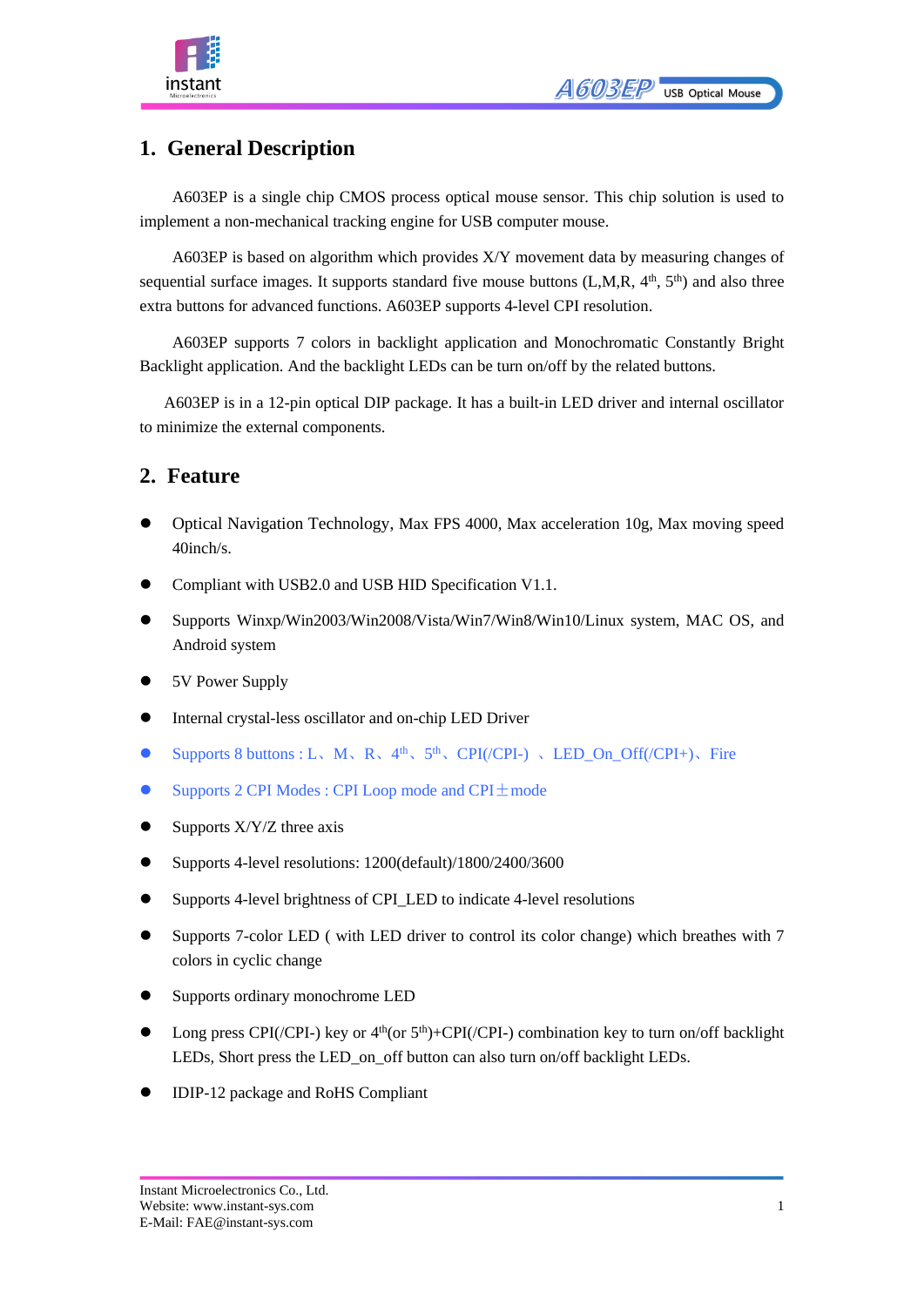

## <span id="page-3-0"></span>**3. Pin Assignment**



Figure 1. Pinout



## <span id="page-3-1"></span>**4. Pin Description**

|                  | <b>Pin Name</b> | <b>Type</b>   | <b>Description</b>                                      |
|------------------|-----------------|---------------|---------------------------------------------------------|
|                  | DP              | <b>IN/OUT</b> | $USB D+$                                                |
| $\mathbf{2}$     | DM              | <b>IN/OUT</b> | USB <sub>D</sub> -                                      |
| 3                | R <sub>2</sub>  | IN            | Button array scan in                                    |
| 4                | R <sub>1</sub>  | IN            | Button array scan in, CPI Single LED output             |
| 5                | ZA              | IN            | Z axis input                                            |
| 6                | ZB.             | IN            | Z axis input                                            |
| 7                | R <sub>0</sub>  | IN            | Button array scan in                                    |
| 8                | <b>LED</b>      | <b>OUT</b>    | LED open drain output                                   |
| $\boldsymbol{9}$ | S1              | <b>IN/OUT</b> | Single and double CPI mode switch/Button array scan out |
| 10               | <b>GND</b>      | <b>GND</b>    | Ground                                                  |
| 11               | VDD5            | <b>POWER</b>  | Power 5y input                                          |
| 12               | bLED            | <b>OUT</b>    | Backlight LED output.                                   |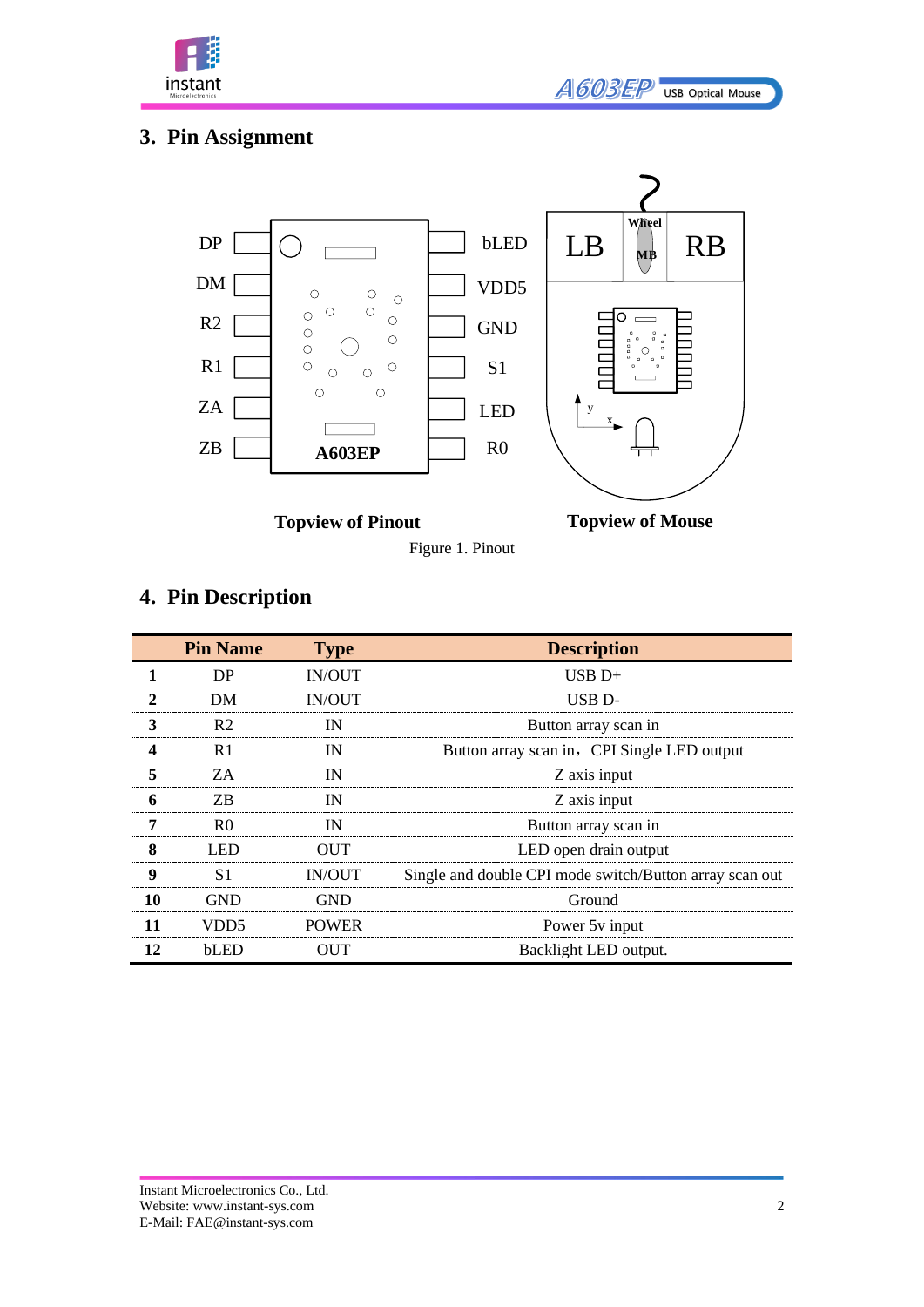



## <span id="page-4-0"></span>**5. Block Diagram**



Figure 2. Block Diagram

### <span id="page-4-1"></span>**6. Application Note**

#### <span id="page-4-2"></span>**6.1 Buttons Matrix definition**

The location of 8 physical keys in key array:

| <b>PIN</b> | GND |    | VDD5V |
|------------|-----|----|-------|
| ${\bf R0}$ |     | К4 |       |
|            |     |    |       |
|            |     | Kb |       |

| <b>Button No</b> | <b>Button Function</b>     |  |  |  |  |
|------------------|----------------------------|--|--|--|--|
| K1               | Left                       |  |  |  |  |
| K <sub>2</sub>   | Middle                     |  |  |  |  |
| <b>K3</b>        | Right                      |  |  |  |  |
| K4               | 4 <sup>th</sup> (Backward) |  |  |  |  |
| K5               | $5th$ (Forward)            |  |  |  |  |
| K6               | CPI/CPI-                   |  |  |  |  |
|                  | LED_on_off/CPI+            |  |  |  |  |
| <b>K8</b>        | Fire                       |  |  |  |  |
| 71               | <b>SCROLL UP</b>           |  |  |  |  |
| 72               | <b>SCROLL DOWN</b>         |  |  |  |  |

Among them, Fire key means that when the K8 key is pressed, the mouse keeps clicking the left button until the K8 key is released, and the click interval is 50ms.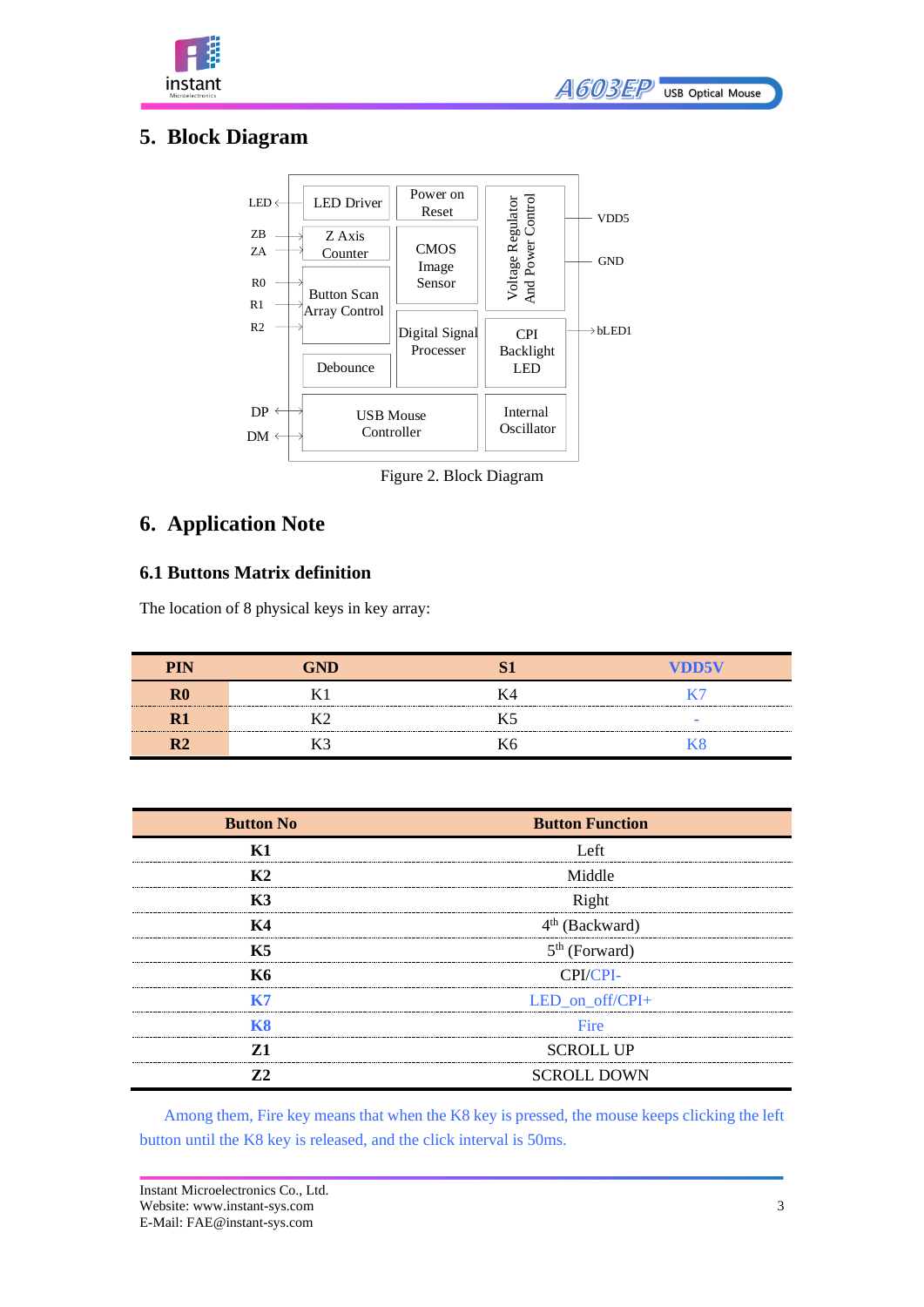

#### <span id="page-5-0"></span>**6.2 CPI Function**

#### <span id="page-5-1"></span>**6.2.1 CPI switching**

A603EP supports 4-level CPI resolutions, corresponding to 1200 (default)/1800/2400/3600. The default value is 1200. A603EP provides 2 CPI modes :CPI loop mode and CPI $\pm$  mode (See section 9 for details).

In CPI $\pm$  mode, there are two CPI related buttons(CPI-/CPI+). While In CPI loop mode, there is only one CPI related button (CPI).

- $\blacklozenge$  CPI loop: with the pull-up resistor R9, K6 is CPI (loop) button and K7 is LED\_on\_off button.
- $\blacklozenge$  CPI $\pm$ : without the pull-up resistor R9, K6 is CPI- button and K7 is CPI+ button.

#### <span id="page-5-2"></span>**6.2.2 Indication for CPI switching**

#### <span id="page-5-3"></span>**6.2.2.1 Backlight flashing indication**

When CPI level switched, backlight LED will flash  $1~-4$  times to represent CPI level1~level4 [correspondingly.](javascript:;) The 1200 resolution is CPI level1 and the 3600 resolution is CPI level4.

#### <span id="page-5-4"></span>**6.2.2.2 Monochrome LED indication**

| <b>CPI</b> | <b>Brightness</b> |
|------------|-------------------|
| 1200       | Off               |
| 1800       | Weak              |
| 2400       | Middle            |
| 3600       | Strong            |

CPI\_LED indicates different CPI Levels according to different brightness.

#### <span id="page-5-5"></span>**6.3 Backlight LED**

A603EP support two backlight modes:

- ◆ 7-color backlight mode: it has the effect of seven-color conversion and resets the backlight every 38S. The LED used is packaged with 2 pins, and its color change is controlled by a LED driver inside.
- ◆ Monochrome backlight mode: it can be used for Constantly Bright effect. The LEDs used are ordinary monochrome LED (without a LED driver inside).
- ◆ Long press CPI(/CPI-) key or 4th(or 5th)+CPI(/CPI-) combination key to turn on/off backlight LEDs
- LED on off button can also turn on/off backlight LEDs.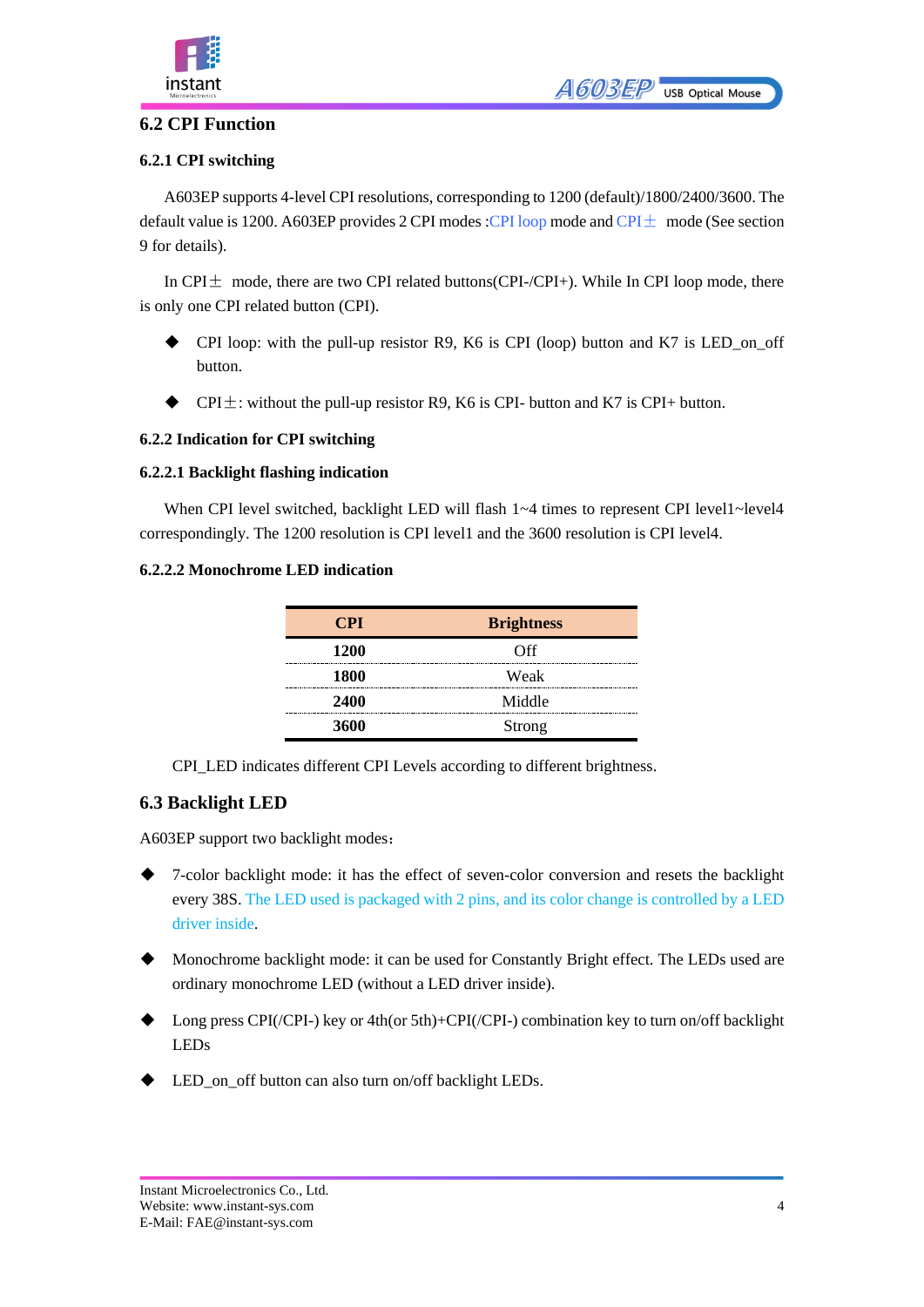



### <span id="page-6-0"></span>**7. Electrical Characteristics**

### <span id="page-6-1"></span>*7.1 Absolute Maximum Rating*

| <b>Parameters</b>              | Symbol Min Max |             |     | Unit | <b>Notes</b>               |
|--------------------------------|----------------|-------------|-----|------|----------------------------|
| <b>Supply Voltage</b>          |                | $-0.5$ 5.5  |     |      |                            |
| <b>Operating Temperature</b>   | Ί'n            | $-15$ $-15$ | 55  |      |                            |
| <b>Storage Temperature</b>     |                |             |     |      |                            |
| <b>Lead Solder Temperature</b> |                |             | 260 |      |                            |
| <b>Input Voltage</b>           |                | $-0.5$ 5.5  |     |      |                            |
|                                |                |             |     | K V  | All pins, Human Body Model |

### <span id="page-6-2"></span>*7.2 Recommend Operating Conditions*

| <b>Parameter</b>                   | <b>Symbol</b> | <b>Min</b> | <b>Typical</b> | <b>Max</b> | <b>Units</b>    |
|------------------------------------|---------------|------------|----------------|------------|-----------------|
| <b>Supply Voltage</b>              |               | 4.5        | 5 O            | 55         |                 |
| <b>Operating Temperature</b>       | TΔ            |            | 25             | 40         |                 |
| <b>System Clock</b>                | 'I K          | 22         | 24             | 26         | MH <sub>7</sub> |
| <b>Speed</b>                       |               |            |                | 40         | Inch/Sec        |
| <b>Resolution</b>                  | R             | 1200       | 1200           | 3600       | Pixels/Inch     |
| Acceleration                       |               |            |                | 10         | G               |
| <b>Frame Rate</b>                  | Fr            |            |                |            | tps             |
| Distance from the Bottom of        |               | 21         | 22             | 23         |                 |
| <b>Lens to the Working Surface</b> |               |            |                |            | mm              |

<span id="page-6-3"></span>*7.3 DC Electrical Characteristic (VDD = 5.0V, Temperature = 25℃ )*

| <b>Parameter</b>           | <b>Condition</b> | <b>Symbol</b>     | Min | <b>Typical</b> | <b>Max</b> | Units |
|----------------------------|------------------|-------------------|-----|----------------|------------|-------|
| <b>Supply Current</b>      | In motion        | $\ln$             |     | 16.5           |            | mA    |
| <b>Supply Current</b>      | <b>Static</b>    | $_{\rm{IDD1}}$    |     | 7.8            |            | mA    |
| <b>Input Voltage High</b>  | Input port       | $\rm V_{\rm IH1}$ | 20  |                |            |       |
| <b>Input Voltage Low</b>   | Input port       | $V_{\rm H,1}$     |     |                |            |       |
| <b>Input Voltage High</b>  | $IO$ port        | $V_{HH2}$         | 20  |                |            |       |
| <b>Input Voltage Low</b>   | $IO$ port        | $V_{II}$ 2        |     |                | 0 8        |       |
| <b>Output Voltage High</b> | $IO$ port        | V <sub>OH1</sub>  | 2.8 |                | 3.6        |       |
| <b>Output Voltage Low</b>  | $IO$ port        | $V_{OL1}$         |     |                | በ 3        |       |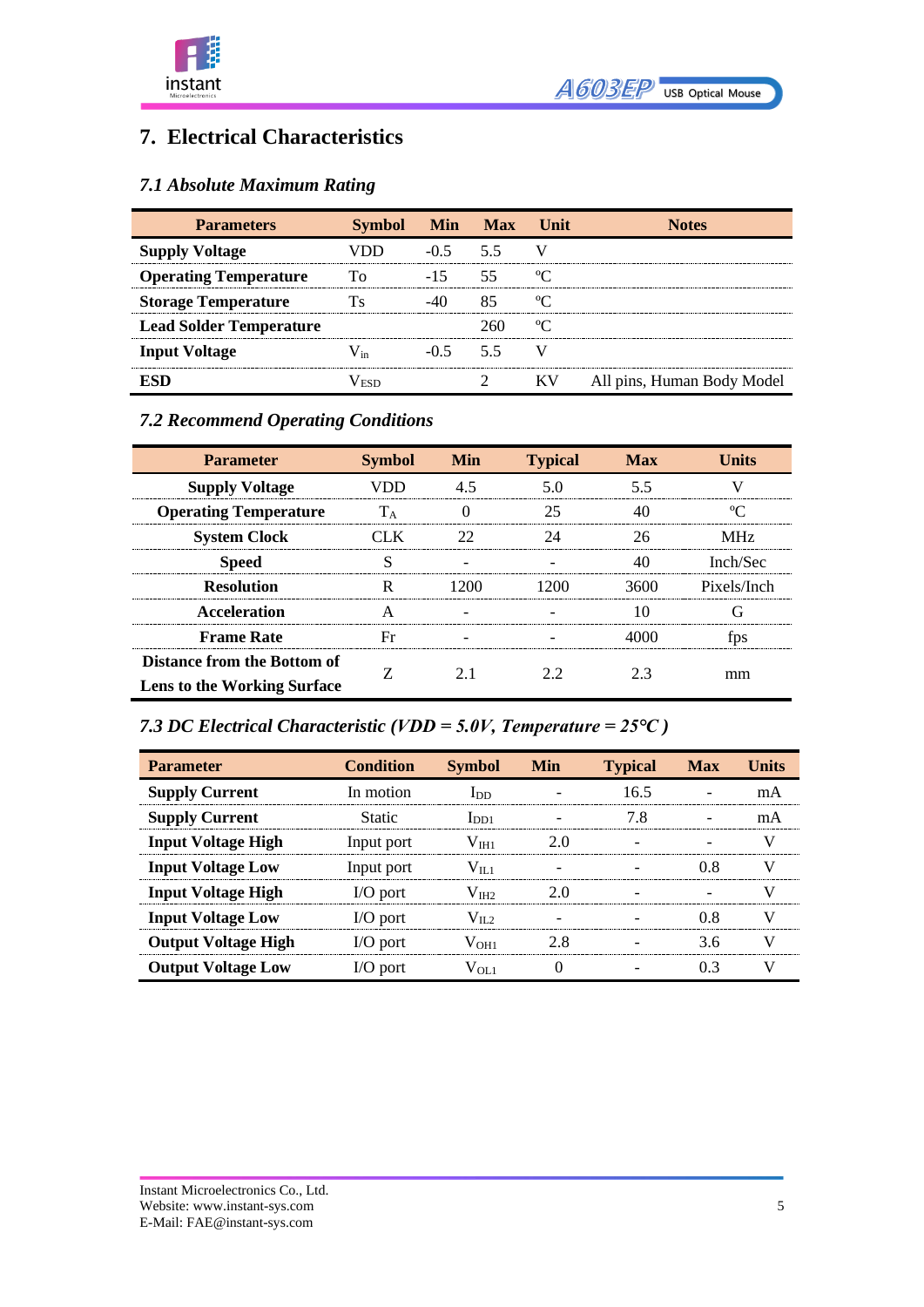

A603EP USB Optical Mouse

### <span id="page-7-0"></span>**7.4 AC Electrical Characteristic (VDD = 5.0V, Temperature = 25 ºC )**

| <b>Parameter</b>                                    | <b>Symbol</b>              | <b>Min</b>               | <b>Typical</b> | <b>Max</b>               | <b>Units</b> | <b>Notes</b>                  |
|-----------------------------------------------------|----------------------------|--------------------------|----------------|--------------------------|--------------|-------------------------------|
| <b>Internal Ring Oscillator</b><br><b>Frequency</b> | $F_{\rm{ROSC}}$            |                          |                |                          | kHz.         |                               |
| <b>Power-up Reset delay</b>                         | $T_{\rm PII}$              |                          | 10             |                          | us           | POR signal<br>from 0 to $3.5$ |
| <b>Debounce Time on Button</b>                      | $\mathrm{T_{\mathrm{DB}}}$ | 9.5                      | 11.5           | 13.5                     | ms           |                               |
| <b>Z-axis Sampling Time</b>                         | Tэ                         | $\overline{\phantom{0}}$ | 125            | $\overline{\phantom{0}}$ | us           |                               |

## <span id="page-7-1"></span>**8. Typical Application Circuit**



*Note: with the pull-up resistor R9, K6 is CPI (loop) button and K7 is LED\_on\_off button; without the pull-up resistor R9, K6 is CPI- button and K7 is CPI+ button.*

Figure 3. Application circuit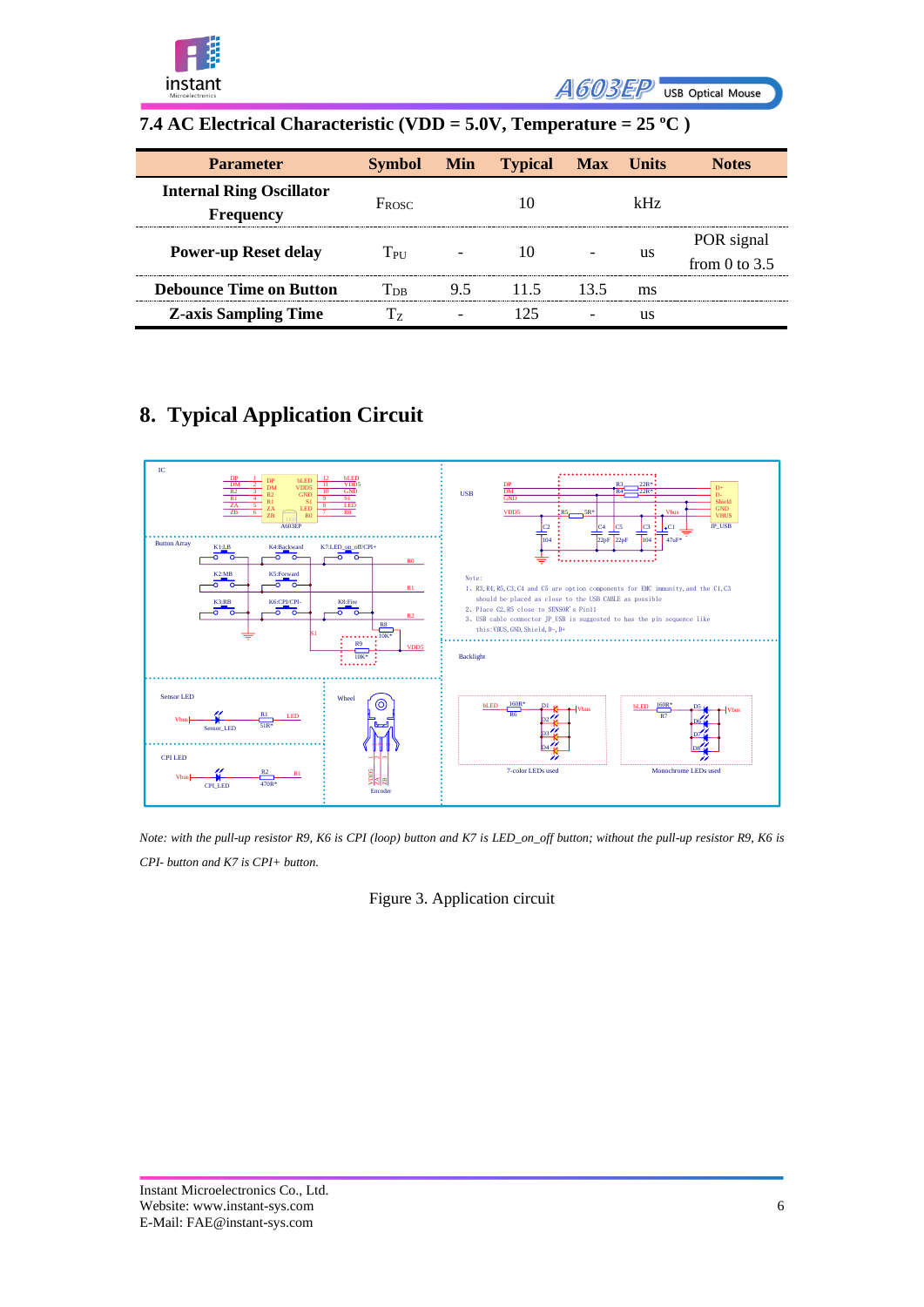

*Unit*:*mm*

## <span id="page-8-0"></span>**9. Package**



Figure 4. Package outline Drawing

## <span id="page-8-1"></span>**10. Assembly Drawing**



| 说明                  | 最小   | 典型  |      |    |
|---------------------|------|-----|------|----|
| 透镜底部到桌面距离(Z-Height) |      |     |      | mm |
| PCB 顶端到桌面的距离        |      |     |      | mm |
| Sensor 封装厚度         | 2 98 | 318 | 3 38 | mm |
| 光孔中心到6脚的距离          |      |     |      | mm |

Figure 5. Assembly drawing of A603EP